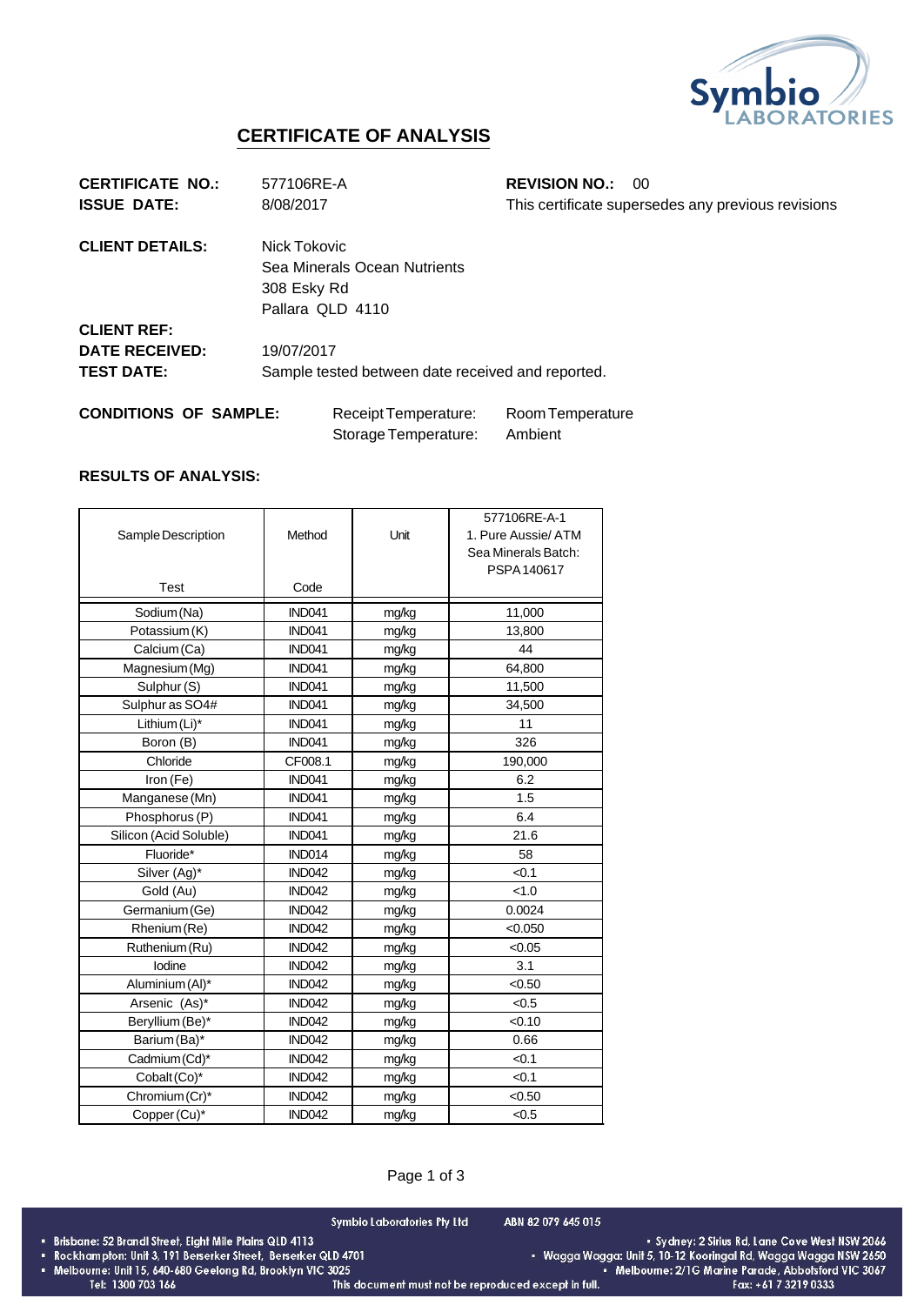

## **CERTIFICATE NO.:** 577106RE-A

|                     |               |       | 577106RE-A-1        |
|---------------------|---------------|-------|---------------------|
| Sample Description  | Method        | Unit  | 1. Pure Aussie/ ATM |
|                     |               |       | Sea Minerals Batch: |
|                     |               |       | PSPA 140617         |
| Test                | Code          |       |                     |
| Mercury (Hg)*       | <b>IND042</b> | mg/kg | < 0.10              |
| Molybdenum (Mo)*    | <b>IND042</b> | mg/kg | < 0.1               |
| Nickel (Ni)*        | <b>IND042</b> | mg/kg | < 0.10              |
| Lead(Pb)*           | <b>IND042</b> | mg/kg | < 0.1               |
| Scandium (Sc)*      | <b>IND042</b> | mg/kg | < 0.050             |
| Selenium (Se)*      | <b>IND042</b> | mg/kg | < 0.5               |
| Tin $(Sn)^*$        | <b>IND042</b> | mg/kg | < 0.5               |
| Zinc (Zn)*          | <b>IND042</b> | mg/kg | < 0.50              |
| Titanium (Ti)*      | <b>IND042</b> | mg/kg | < 0.10              |
| Vanadium (V)*       | <b>IND042</b> | mg/kg | 0.45                |
| Gallium(Ga) ICP-MS* | <b>IND042</b> | mg/kg | < 0.050             |
| Rubidium (Rb)*      | <b>IND042</b> | mg/kg | 4.9                 |
| Strontium (Sr)*     | <b>IND042</b> | mg/kg | 0.14                |
| Yttrium (Y)*        | <b>IND042</b> | mg/kg | < 0.050             |
| Zirconium (Zr)*     | <b>IND042</b> | mg/kg | < 0.050             |
| Niobium (Nb)*       | <b>IND042</b> | mg/kg | < 0.050             |
| Rhodium (Rh)*       | <b>IND042</b> | mg/kg | < 0.050             |
| Palladium (Pd)*     | <b>IND042</b> | mg/kg | < 0.050             |
| Indium (In)*        | <b>IND042</b> | mg/kg | < 0.050             |
| Antimony (Sb)*      | <b>IND042</b> | mg/kg | < 0.1               |
| Tellurium (Te)*     | <b>IND042</b> | mg/kg | < 0.050             |
| Caesium (Cs)*       | <b>IND042</b> | mg/kg | < 0.050             |
| Lanthanum (La)*     | <b>IND042</b> | mg/kg | < 0.050             |
| Cerium (Ce)*        | <b>IND042</b> | mg/kg | < 0.050             |
| Praseodymium (Pr)*  | <b>IND042</b> | mg/kg | < 0.050             |
| Neodymium (Nd)*     | <b>IND042</b> | mg/kg | < 0.050             |
| Samarium (Sm)*      | <b>IND042</b> | mg/kg | < 0.050             |
| Europium (Eu)*      | <b>IND042</b> | mg/kg | < 0.050             |
| Gadolnium (Gd)*     | <b>IND042</b> | mg/kg | 0.00021             |
| Terbium (Tb)*       | <b>IND042</b> | mg/kg | < 0.050             |
| Dysoprosium (Dy)*   | <b>IND042</b> | mg/kg | < 0.050             |
| Holmium (Ho)*       | <b>IND042</b> | mg/kg | < 0.050             |
| Erbium (Er)*        | IND042        | mg/kg | < 0.050             |
| Thulium (Tm)*       | <b>IND042</b> | mg/kg | < 0.050             |
| Ytterbium (Yb)*     | <b>IND042</b> | mg/kg | < 0.050             |
| Lutetium (Lu)*      | <b>IND042</b> | mg/kg | < 0.050             |
| Hafnium (Hf)*       | <b>IND042</b> | mg/kg | < 0.10              |
| Tantalum (Ta)*      | IND042        | mg/kg | < 0.050             |
| Tungsten (W)*       | IND042        | mg/kg | < 0.050             |
| Platinum (Pt)*      | <b>IND042</b> | mg/kg | < 0.050             |
| Thallium (TI)*      | IND042        | mg/kg | < 0.050             |
| Bismuth (Bi)*       | <b>IND042</b> | mg/kg | < 0.10              |
| Thorium (Th)*       | IND042        | mg/kg | < 0.050             |
| Uranium $(U)^*$     | <b>IND042</b> | mg/kg | < 0.050             |

|                                                               | Page 2 of 3                                          |                                                                 |                                                      |
|---------------------------------------------------------------|------------------------------------------------------|-----------------------------------------------------------------|------------------------------------------------------|
|                                                               | Symbio Laboratories Pty Ltd                          | ABN 82 079 645 015                                              |                                                      |
| Brisbane: 52 Brandl Street, Eight Mile Plains QLD 4113        |                                                      |                                                                 | • Sydney: 2 Sirius Rd, Lane Cove West NSW 2066       |
| Rockhampton: Unit 3, 191 Berserker Street, Berserker QLD 4701 |                                                      | • Wagga Wagga: Unit 5, 10-12 Kooringal Rd, Wagga Wagga NSW 2650 |                                                      |
| Melbourne: Unit 15, 640-680 Geelong Rd, Brooklyn VIC 3025     |                                                      |                                                                 | . Melbourne: 2/1G Marine Parade, Abbotsford VIC 3067 |
| Tel: 1300 703 166                                             | This document must not be reproduced except in full. |                                                                 | Fax: $+61$ 7 3219 0333                               |